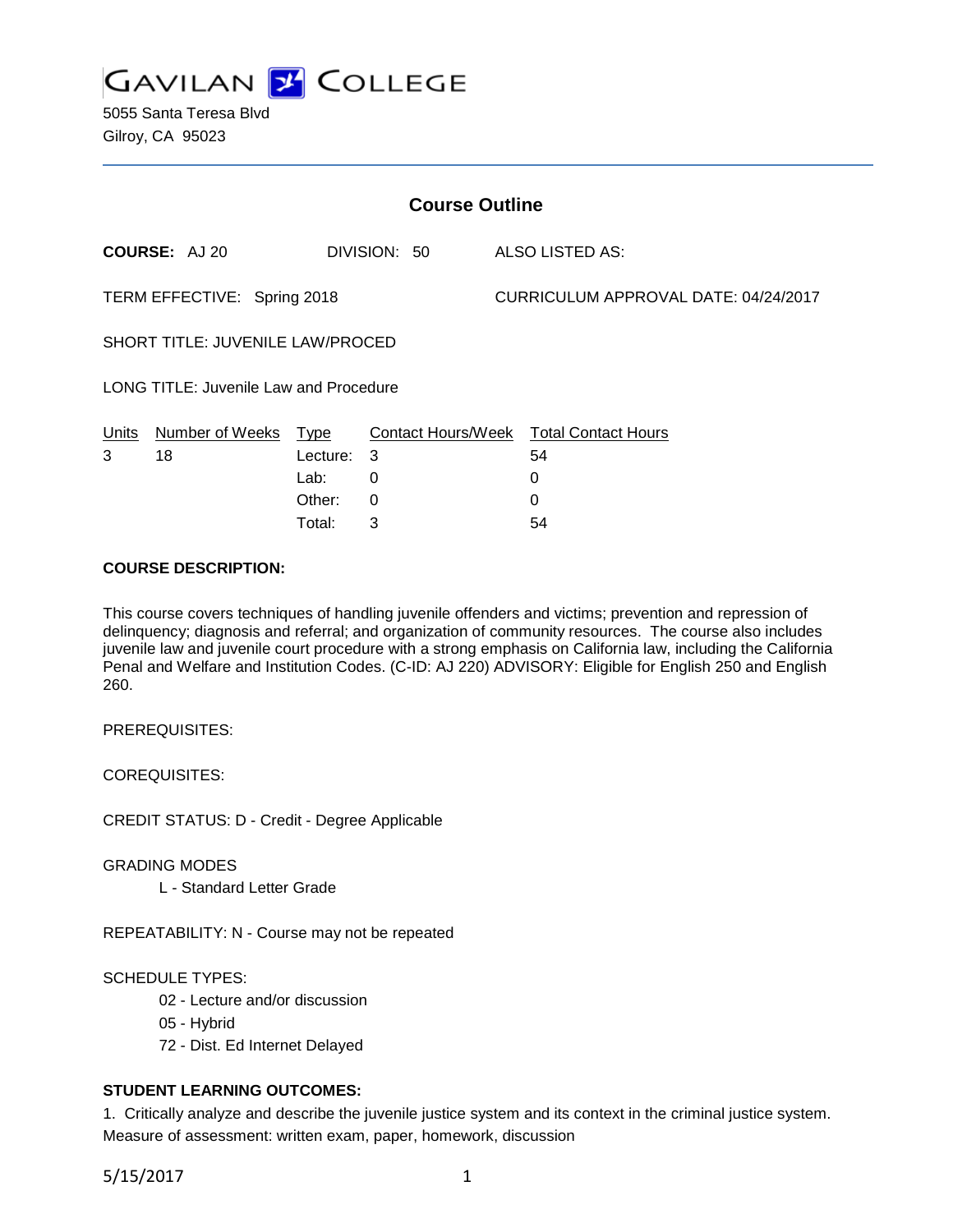Year assessed, or planned year of assessment: 2017

Semester: Spring

2. Apply California laws pertaining to juvenile delinquency and dependency to case studies.

Measure of assessment: written exam, worksheet, paper

Year assessed, or planned year of assessment: 2017

Semester: Spring

3. Critically distinguish between delinquency, status offenses, and dependency.

Measure of assessment: written exam, discussion, worksheet

Year assessed, or planned year of assessment: 2017

Semester: Spring

4. Critically analyze the distinctions between the adult and juvenile justice systems.

Measure of assessment: written exam, worksheet, paper

Year assessed, or planned year of assessment: 2017

Semester: Spring

5. Critically appraise the juvenile court dispositions.

Measure of assessment: written exam, report, worksheet, discussion

Year assessed, or planned year of assessment: 2017

# **CONTENT, STUDENT PERFORMANCE OBJECTIVES, OUT-OF-CLASS ASSIGNMENTS**

Curriculum Approval Date: 04/24/2017

4.5 Hours

CONTENT: Course outline. INTRODUCTION AND HISTORY: The Evolution of Juvenile Justice - Age of Responsibility, The English Experience, The

American Experience, Reform Begins, The California System, A Reform School System Develops, Juvenile Court and Probation Services, A Revolution in Juvenile Court Law; The Status Offender, Pre-1976 - How the System Created Delinquents, A Legal Challenge to the System, The Traditional Approach Continued, The Seeds of Revolution; Current Status Offender Procedures - The Revolution of 1976, The Current Section 601, Impact of the Dixon Bill, Community Resources for 601s, Missing Person Procedures, 601 Truancy Procedures, Police Searches of Truants, 601 Curfew/Loitering Procedures, the Case of In re Daniel D. Information on Emancipation. California Emancipation Laws. Measuring of Juvenile Delinquency Uniform Crime Reports (UCRs) Handout.

STUDENT PERFORMANCE OBJECTIVES (SPO): Define the following: juvenile delinquency, status offender, dependent/neglected child, truancy, and emancipation. Discuss the history of the juvenile court and juvenile probation system. Provide some examples of status offenses. Discuss the evolution of the juvenile system in California. State the significance of California Welfare and Institution Code Sections 601 and 602. Describe the significance of the Juvenile Delinquency Prevention and Control Act. Discuss the impact of the Dixon Bill. Explain the three ways that a minor can become emancipated in California. Explain what the Uniform Crime Report (UCR) is, how it measures juvenile delinquency, who compiles it, and identify the two categories of crimes it addresses. Discuss the arguments for and against the theory that there are a disproportionate number of arrests of minority youth. Describe what the studies tell us about the relationship between victims, offenders and victimization.

# 6 Hours

CONTENT: Watch Frontline documentary called "Inside the Teenage Brain". Assign homework paper. Presentation and handout on the different Theories of Juvenile Delinquency in our society, such as social theories, control theories, cultural deviance theories, biological theories, psychological theories, etc. OVERVIEW OF JUVENILE COURT: Overview and philosophy. Welfare and institution code. Jurisdiction. Arrest and intake. Disposition. Informal agreement. Prosecuting minors as adults. Filing and court. Juvenile court participants. Wardship petition. DEJ form. Confidentiality/Sealing records. Court forms. Utilization of self-report study surveys.

SPO: Distinguish between various theories of juvenile delinquency. Identify the various causes of juvenile delinquency. Discuss the philosophy of the juvenile court system. Identify and summarize the welfare and institution code. Name and explain the roles of the juvenile court participants. Discuss the welfare and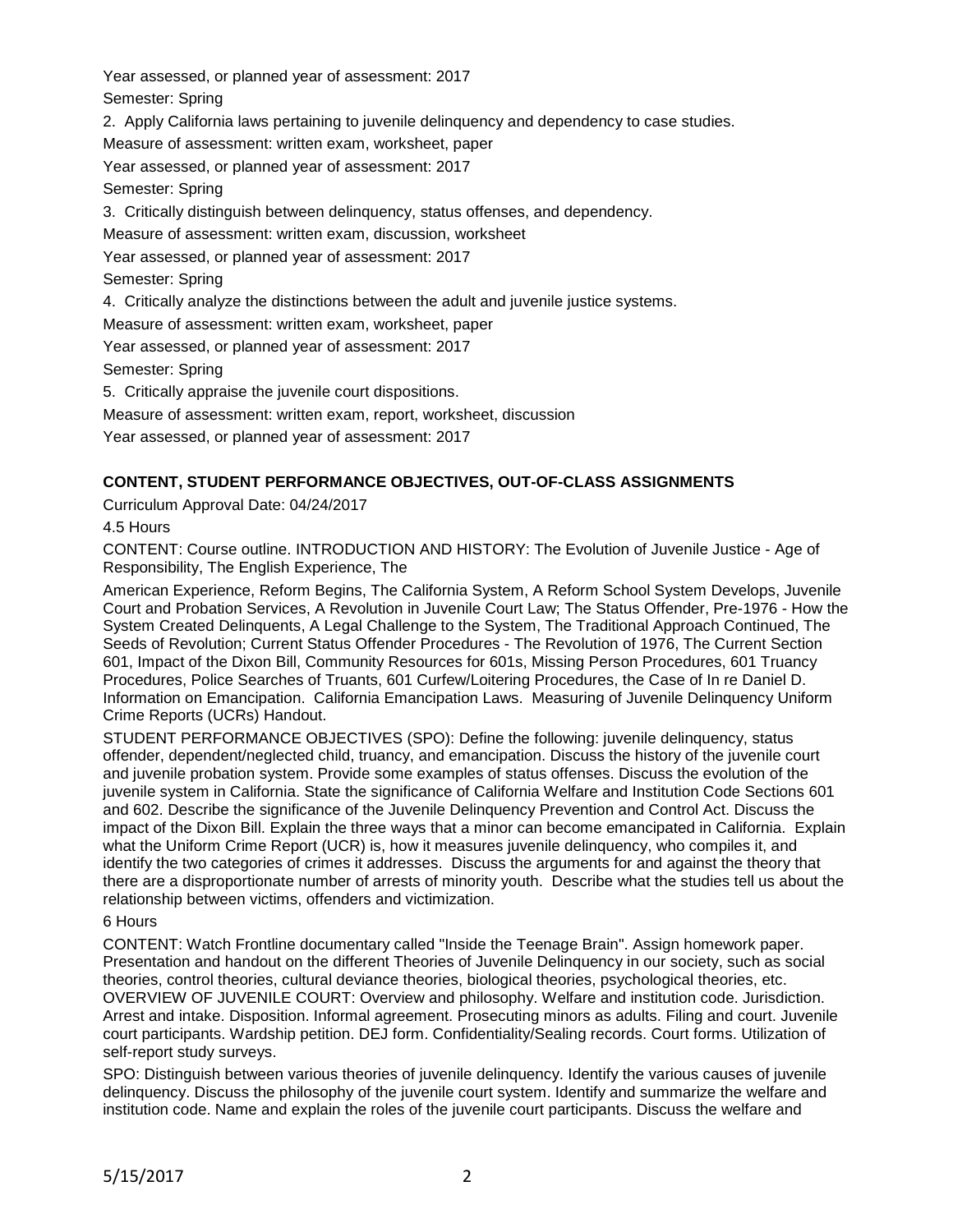institution code regarding arrest and intake. Summarize the methods of transferring juveniles to adult court and list the relevant statutes.

# 6 Hours

CONTENT: LAW ENFORCEMENT PROCEDURES: Police Procedures with Law Violators - Functional Specialization, The Beat Officer, Delinquency: A Legal Definition, Police-Juvenile Transactions, Police Options After Taking Custody of Minors, Factors Influencing Discretion, Detained Minor's Right to Make Phone Calls, Voluntary Chemical Testing of Minors, Custody of Minors in Law Enforcement Facilities, Specialized Police Units; Special Law Enforcement Procedures - Fifth and Sixth Amendment Protections, Fourth Amendment Protection, Juvenile Gangs: Control and Suppression. Juvenile Gangs Handout.

SPO: Define the following terms/concepts: consensual encounter, delinquency, and detention. Explain Welfare and Institution Code Section 625 and discuss when a peace officer may, without a warrant, take into temporary custody a minor. List the four actions (dispositions) prescribed in WIC Section 626 that an officer must choose from. List the factors that will be considered by an officer in choosing which disposition to make. Analyze the differences in how the Fifth and Sixth Amendments are applied to minors versus adults. Examine the Fourth Amendment protections as they relate to minors. Define and identify the primary characteristics of a gang and explain why juveniles join gangs. Describe how gangs got started in the United States and in California. Explain the gang laws as they relate to minors.

#### 1.5 Hours

CONTENT: PRE-COURT PROCEDURES: Probation: Organization and Functions - The Role of Probation Intake, The Discretion of Intake, The Discretion of the District Attorney.

SPO: Explain the role of probation intake, including the decisions they are responsible for making. Describe the choices/decisions the discretion of intake must make. Name the options available to the discretion of the district attorney. Discuss the WIC Sections pertaining to pre-court procedures, including 654 - 654.6.

### 6 Hours

CONTENT: PROSECUTING JUVENILES AS ADULTS: Juvenile Due Process and Jurisdictional Waiver Procedures - Juvenile Due Process Cases, Jurisdiction Waiver Procedures, The Judicial Waiver, Alternative Waiver Procedures. Watch Frontline documentary "When Kids Get Life". Assign homework paper.

SPO: Evaluate various cases as they relate to the protections of the Fourteenth Amendment to juvenile proceedings, the Fifth Amendment privilege and the Sixth Amendment privileges versus adult court protections. Describe the methods by which the jurisdiction of a juvenile case can be waived, and the matter handled in criminal court as an adult case. Discuss the three types of waivers. Explain WIC Section 707.

### 4.5 Hours

CONTENT: FILING AND COURT: Pre-Court Procedures - Steps Toward Adjudication: The Petition, The Detention Hearing, The Criteria for Detention, Detention: The Juvenile Hall, Establishing a Prima Facie Case; Juvenile Court Proceedings: The Adjudication/Jurisdictional Hearing - The Hearing Process, Defense Strategies, The Finding, Admission of the Public. Handout article on judges, copies of court forms, and WIC sections. Midterm.

SPO: State the two types of petitions and describe the information that must be included in the petition. Explain the purpose of a detention hearing. Discuss the juvenile hall setting. State the purpose by the defense attorney in requesting a prima facie case. Describe the intended nature and purpose of the adjudication hearing based on WIC Section 680. Detail the juvenile court hearing process. Discuss WIC Section 676 as it relates to juvenile proceedings and the admission of the public.

#### 3 Hours

CONTENT: CONFIDENTIALITY/SEALING RECORDS. DISPOSITION - Juvenile Court Proceedings: The Dispositional Process, Deferred Entry of Judgment, The Citation Hearing, Supplemental Petition Procedures. Research paper handout.

SPO: List what is contained in a disposition report. Explain the possible outcomes of a dispositional hearing. Describe the most commonly used dispositions. Discuss the purposes of juvenile court law.

### 4.5 Hours

CONTENT: PROBATION SERVICES: Organization of Probation Services, Functional Specialization, Authority of a Probation Officer, Probation Intake, Court Investigation, Supervision of Probation Cases, Caseload Size and Assignment Models, Regular Supervision, Conditions of Probation, Juvenile Re-Entry Grants, Inter and Intra-State Transfer Cases, Termination of Wardship and Probation, Sealing of Records, Violations and Revocation of Probation.

SPO: Examine probation, its nature, scope, and purpose, and the roles of those who work within the system. Explain the codes that extend and limit the probation officers authority. Summarize various caseload size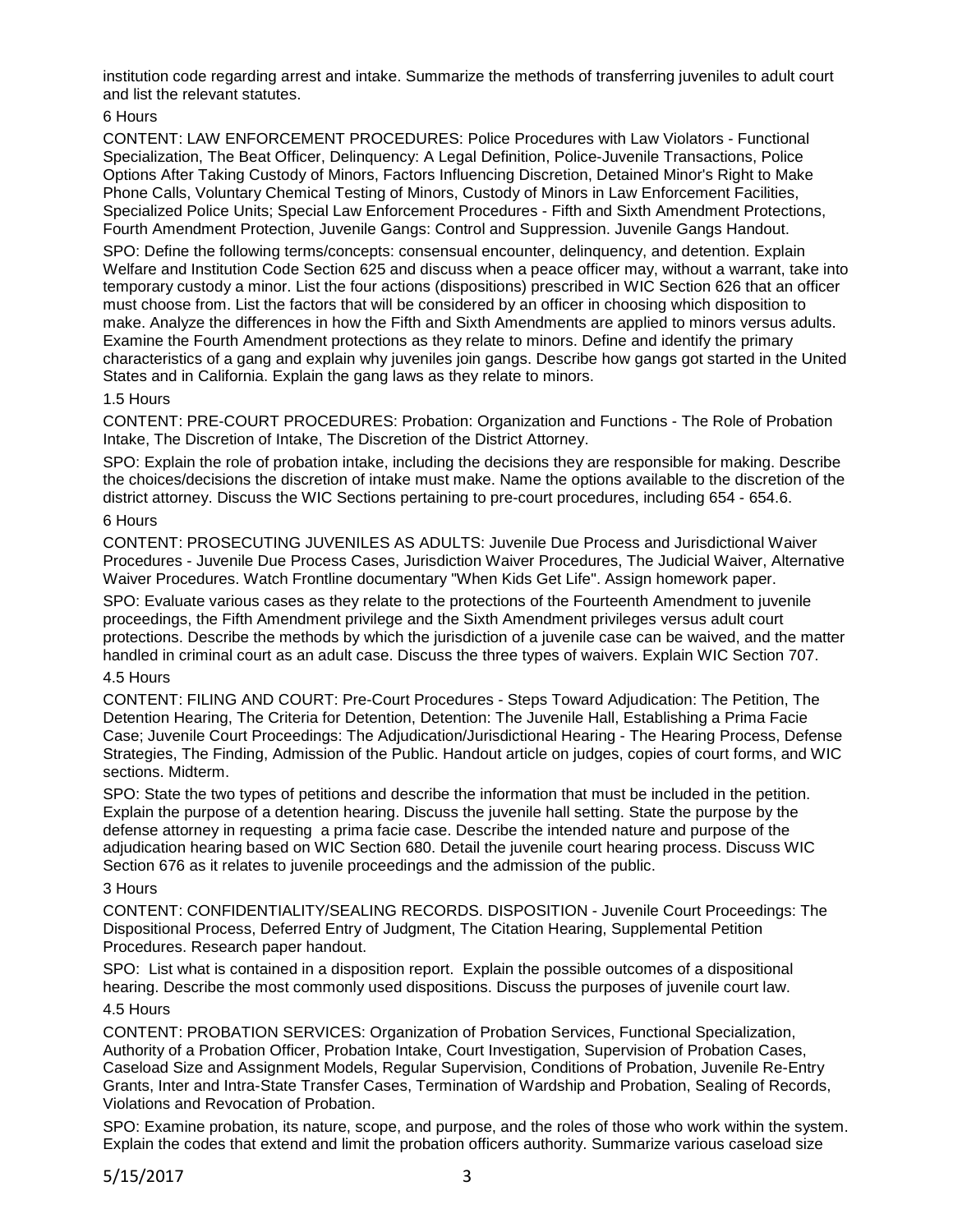and assignment models. State the requirements of violation/revocation procedures. Describe the possible consequences of succeeding or failing on probation.

### 3 Hours

CONTENT: DJF AND PAROLE: The Division of Juvenile Facilities - Brief History of the Division of Juvenile Facilities, DJF's Population Profile and Cost, Sources of DJF Commitments, DJF Programs, The Juvenile Parole Board, The Purposes of a DJF Commitment, The DJF Commitment: Calculating the Commitment Time, The Board's Authority, The DJF Commitment: The Board Confinement Time, Programming and Review, Discharge (Parole) Considerations, Division of Parole Operations, Levels of Supervision, Parole Success or Failure.

SPO: Summarize the history of the Division of Juvenile Facilities. Discuss the array of institutional services and programs. Examine the roles and functions of the Board of Parole Hearings. Define juvenile parole and contrast the elements of this definition with that given for probation. Describe the various aspects of parole and parole supervision, along with the consequences of success or failure on parole.

#### 6 Hours

CONTENT: DEPENDENCY AND CHILD ABUSE: The Dependent Child: Physical and Emotional Abuse - The Dependent Child and Police Authority, The Categories of Child Abuse, Physical Assault, Police Questioning and Discretion, Physical Neglect, The Law Enforcement Investigation, Emotional Maltreatment, Emotional Assault, Consequences of Emotional Assault, Indicators of Assault, Emotional Deprivation, Indicators of Deprivation, Consequences of Deprivation; Child Sexual Abuse and Dependency Court Proceedings - Sexual Abuse, Juvenile Court Dependency Proceedings. Watch documentary and assign homework paper. Handouts on Mandated Reporting Law and Child Abuse. Information on Dependency and Reporting Statutes as well as Child Abuse Statutes. Utilize self-report and victimization surveys.

SPO: Summarize Section 300 WIC as they relate to the procedures for law enforcement, the courts, and aftercare services. Describe the legal authority given to law enforcement to intervene and the options and discretion an officer has after exercising his or her authority to intervene, based on WIC Sections 305 and 307. Name the categories of child abuse. List and describe the signs of abuse. Identify and explain the statutes relating to abuse and neglect. Summarize the procedures a police officer should follow when called to investigate and resolve each type of abuse situation. Review the child abuse reporting laws as to what must be reported and by whom these reports must be made. Provide the legal definitions of sexual abuse, sexual assault, and sexual exploitation as found in the Penal Code. Examine the profile of the typical sex offender and review examples of abuse situations. Examine police intervention, indicators of abuse and exploitation, and the consequences of abuse. Summarize the role of Child Protective Services. Detail the sex offender registration laws. Discuss the juvenile court proceedings that apply in all WIC Section 300 dependent, neglected, and abused cases.

# 6 Hours

CONTENT: JUVENILE CASE LAW. Handout on Supreme Court Cases. Class presentations.

SPO: Analyze various case studies and their application of the law. Distinguish between juvenile and adult applications. Discuss your term project/paper and participate in class discussions about other student's reports.

2 Hours

# **OUT OF CLASS ASSIGNMENTS:**

#### Required Outside Hours: 9

Assignment Description: OUT-OF-CLASS-ASSIGNMENTS: Read corresponding textbook chapters and answer study guide questions. Read and review handouts on Emancipation, California Emancipation Laws, and Uniform Crime Reports (UCRs) as it relates to measuring juvenile delinquency and answer study guide questions.

#### Required Outside Hours: 12

Assignment Description: OUT-OF-CLASS-ASSIGNMENTS: Read and review handouts and answer study guide questions. Work on assigned paper relating to the documentary "Inside the Teenage Brain" - Discuss your position on trying juveniles as adults and giving them life without parole in the context of cognitive development. Include your views regarding if younger defendants should be treated differently because their brain has not fully developed. Provide you thoughts on the various theories of juvenile delinquency and how they may apply.

Required Outside Hours: 12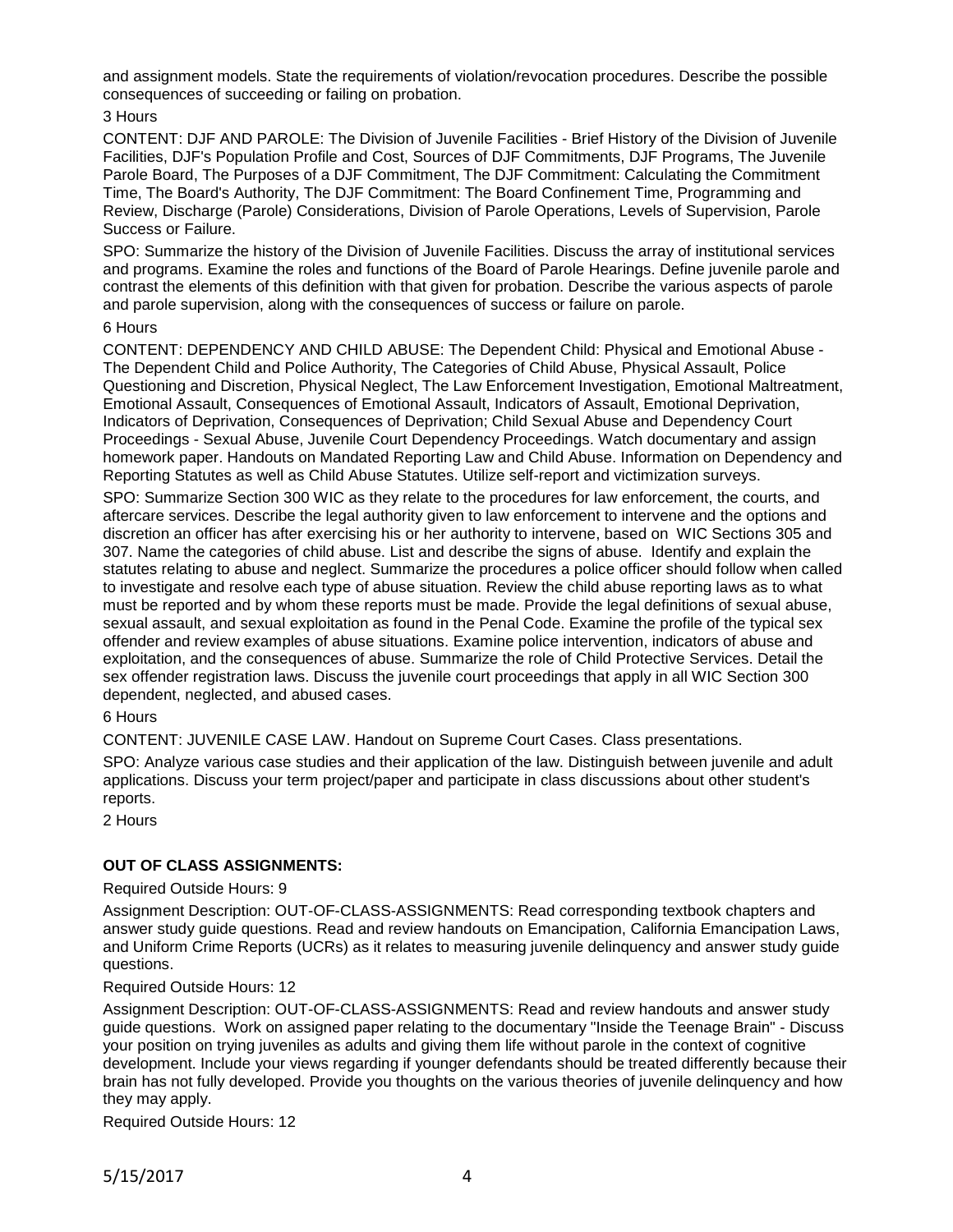Assignment Description: OUT-OF-CLASS-ASSIGNMENTS: Read corresponding chapters in textbook and answer study guide questions. Read and review related gang handout including statutes and work on homework assignment related to this topic.

Required Outside Hours: 3

Assignment Description: OUT-OF-CLASS-ASSIGNMENTS: Read appropriate section in textbook. Review WIC Section 654 - 654.6. Answer study guide questions.

Required Outside Hours: 12

Assignment Description: OUT-OF-CLASS-ASSIGNMENTS: Read corresponding chapter in textbook and answer study guide questions. Work on assigned paper relating to the documentary "When Kids Get Life" - Discuss the various ways that states make it possible to prosecute juveniles as adults. Which method of prosecuting juveniles as adults do you believe is more fair, letting the judge decide whether or not the minor should be tried as an adult or letting the District Attorney decide? Explain your position. Prepare for midterm.

Required Outside Hours: 9

Assignment Description: OUT-OF-CLASS-ASSIGNMENTS: Read related chapters in textbook and answer study guide questions. Study for midterm.

Required Outside Hours: 6

Assignment Description: OUT-OF-CLASS-ASSIGNMENTS: Read related chapter in textbook and answer questions on study guides. Work on research paper - select a program for juveniles, such as DARE, County Camp, Ranch, Big Brothers/Big Sisters - and begin gathering information. Plan a site visit to your selected program.

Required Outside Hours: 9

Assignment Description: OUT-OF-CLASS-ASSIGNMENTS: Read corresponding textbook chapter and answer study guide questions. Work on research paper.

Required Outside Hours: 6

Assignment Description: OUT-OF-CLASS-ASSIGNMENT: Read corresponding textbook chapter and answer study guide questions. Work on research paper, including oral report.

Required Outside Hours: 12

Assignment Description: OUT-OF-CLASS-ASSIGNMENTS: Read related chapters in textbook and answer questions on study guides. Review handouts, statutes, and self-report and victimization surveys. Complete homework assignment from the documentary. Continue to work on research paper. Prepare for final.

Required Outside Hours: 12

Assignment Description: OUT-OF-CLASS-ASSIGNMENTS: Read handout on Supreme Court Cases. Complete research paper, including oral report. Study for final.

# **METHODS OF INSTRUCTION:**

lectures, discussions, videos

# **METHODS OF EVALUATION:**

Writing assignments Percent of total grade: 50.00 % Written Homework, Term or Other Papers Objective examinations Percent of total grade: 50.00 %

# **REPRESENTATIVE TEXTBOOKS:**

Required Representative Textbooks Larry Siegel. Juvenile Delinquency: The Core. Cengage,2017. ISBN: 9781305577411 Reading Level of Text, Grade: 12 Verified by: Verified by: MS Word

# **ARTICULATION and CERTIFICATE INFORMATION**

Associate Degree: